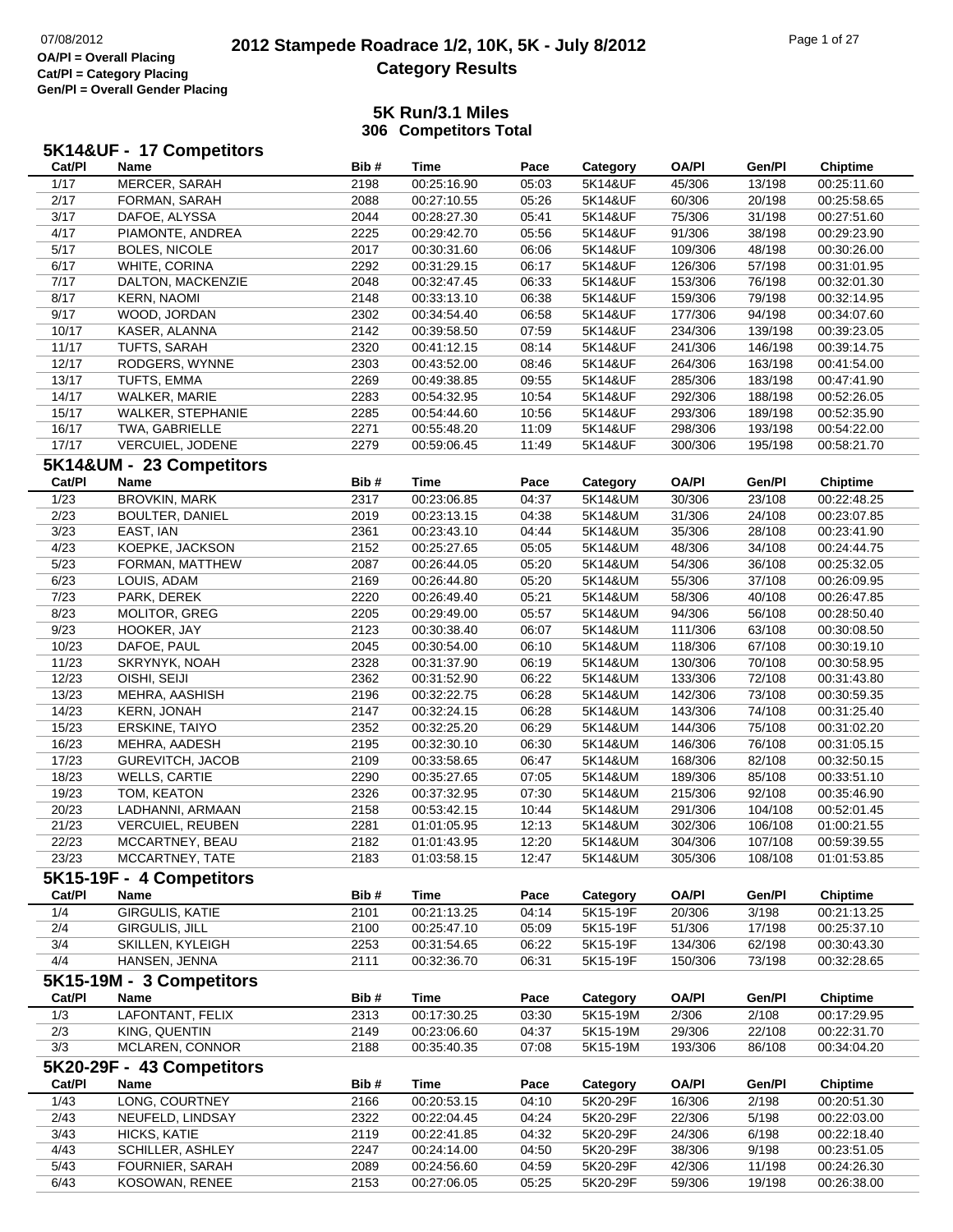7/72

# **2012 Stampede Roadrace 1/2, 10K, 5K - July 8/2012** 07/08/2012 Page 2 of 27 **Category Results**

### **5K Run/3.1 Miles306 Competitors Total**

| Cat/PI         | 5K20-29F - 43 Competitors<br>Name                   | Bib#         | <b>Time</b>                | Pace          | Category             | <b>OA/PI</b>       | Gen/Pl          | <b>Chiptime</b>                |
|----------------|-----------------------------------------------------|--------------|----------------------------|---------------|----------------------|--------------------|-----------------|--------------------------------|
| 7/43           | MULDOON, KELSEY                                     | 2351         | 00:27:14.35                | 05:26         | 5K20-29F             | 61/306             | 21/198          | 00:26:08.15                    |
| 8/43           | WALKER, TENNILLE                                    | 2286         | 00:28:02.85                | 05:36         | 5K20-29F             | 67/306             | 26/198          | 00:27:27.70                    |
| 9/43           | HEREYGERS, LESLEY                                   | 2360         | 00:28:11.45                | 05:38         | 5K20-29F             | 69/306             | 27/198          | 00:27:56.75                    |
| 10/43          | ZANEWICH, JESSICA                                   | 2309         | 00:29:20.75                | 05:52         | 5K20-29F             | 85/306             | 35/198          | 00:28:46.55                    |
| 11/43          | MCINTOSH, ERIN                                      | 2187         | 00:30:18.70                | 06:03         | 5K20-29F             | 102/306            | 42/198          | 00:29:58.65                    |
| 12/43          | <b>BOURQUE, JENNIFER</b>                            | 2021         | 00:30:18.95                | 06:03         | 5K20-29F             | 103/306            | 43/198          | 00:29:57.85                    |
| 13/43          | COLLIER-JARVIS, SHAUNA                              | 2037         | 00:30:25.70                | 06:05         | 5K20-29F             | 104/306            | 44/198          | 00:30:07.90                    |
| 14/43          | HEINRICHS, KATHERINE                                | 2118         | 00:30:45.45                | 06:09         | 5K20-29F             | 114/306            | 49/198          | 00:29:27.75                    |
| 15/43          | FAFARD, MICHELLE                                    | 2072         | 00:31:30.05                | 06:18         | 5K20-29F             | 127/306            | 58/198          | 00:31:01.40                    |
| 16/43          | WIRSTA, ROBIN                                       | 2297         | 00:31:31.55                | 06:18         | 5K20-29F             | 128/306            | 59/198          | 00:31:12.85                    |
| 17/43          | <b>WILLIAMS, MORGAN</b>                             | 2296         | 00:31:34.95                | 06:18         | 5K20-29F             | 129/306            | 60/198          | 00:30:21.70                    |
| 18/43          | LONGWORTH, STEPHANIE                                | 2168         | 00:31:41.25                | 06:20         | 5K20-29F             | 131/306            | 61/198          | 00:29:25.05                    |
| 19/43          | SANGUINETTI, RACHEL                                 | 2242         | 00:32:08.60                | 06:25         | 5K20-29F             | 138/306            | 66/198          | 00:31:03.20                    |
| 20/43          | O'DONOGHUE, MARIE-CLAIRE                            | 2216         | 00:32:10.15                | 06:26         | 5K20-29F             | 139/306            | 67/198          | 00:31:33.90                    |
| 21/43          | COCKBAIN, TERRI-LYNN                                | 2035         | 00:32:32.10                | 06:30         | 5K20-29F             | 148/306            | 72/198          | 00:31:54.15                    |
| 22/43          | MURPHY, NICOLE                                      | 2211         | 00:32:47.20                | 06:33         | 5K20-29F             | 151/306            | 74/198          | 00:31:44.40                    |
| 23/43          | PEARSON, VANESSA                                    | 2224         | 00:33:39.60                | 06:43         | 5K20-29F             | 163/306            | 83/198          | 00:32:09.20                    |
| 24/43          | SLEIMAN, LYNE                                       | 2254         | 00:33:52.55                | 06:46         | 5K20-29F             | 166/306            | 85/198          | 00:31:58.30                    |
| 25/43          | <b>BULLIS, KATIE</b>                                | 2026         | 00:33:57.50                | 06:47         | 5K20-29F             | 167/306            | 86/198          | 00:33:19.05                    |
| 26/43          | VAN GRONINGEN, BRITT                                | 2343         | 00:33:58.95                | 06:47         | 5K20-29F             | 169/306            | 87/198          | 00:32:29.75                    |
| 27/43          | <b>GAISER, CAITLIN</b>                              | 2094         | 00:34:16.95                | 06:51         | 5K20-29F             | 173/306            | 90/198          | 00:33:03.20                    |
| 28/43          | CHO, MICHELLE                                       | 2355         | 00:35:15.25                | 07:03         | 5K20-29F             | 183/306            | 100/198         | 00:33:49.35                    |
| 29/43          | <b>BENOIT, NICOLE</b>                               | 2011         | 00:35:24.90                | 07:04         | 5K20-29F             | 186/306            | 103/198         | 00:33:35.60                    |
| 30/43          | DAY, ADRIENNE                                       | 2053         | 00:35:27.10                | 07:05         | 5K20-29F             | 187/306            | 104/198         | 00:34:14.60                    |
| 31/43          | OSANYINTOLA, VICKI                                  | 2219         | 00:35:31.80                | 07:06         | 5K20-29F             | 190/306            | 105/198         | 00:33:49.20                    |
| 32/43          | HERSCHE, NADJA                                      | 1275         | 00:35:32.35                | 07:06         | 5K20-29F             | 191/306            | 106/198         | 00:34:17.30                    |
| 33/43          | <b>GETZ, JENNIFER</b>                               | 2095         | 00:36:41.05                | 07:20         | 5K20-29F             | 208/306            | 119/198         | 00:35:36.60                    |
| 34/43          | DOORNBOS, DANIELLE                                  | 2347         | 00:36:54.35                | 07:22         | 5K20-29F             | 211/306            | 121/198         | 00:35:37.35                    |
| 35/43          | MORLOCK, CARA                                       | 2209         | 00:38:30.35                | 07:42         | 5K20-29F             | 224/306            | 131/198         | 00:36:35.85                    |
| 36/43          | WITHERS, ANITA                                      | 2298         | 00:39:31.40                | 07:54         | 5K20-29F             | 231/306            | 136/198         | 00:37:56.85                    |
| 37/43          | UNRUH, NIKKI                                        | 2273         | 00:40:53.75                | 08:10         | 5K20-29F             | 239/306            | 144/198         | 00:39:42.95                    |
| 38/43          | ALEX, GILLIAN                                       | 2321         | 00:41:44.85                | 08:20         | 5K20-29F             | 249/306            | 152/198         | 00:40:09.00                    |
| 39/43          | TAM, AMANDA                                         | 1602         | 00:43:43.40                | 08:44         | 5K20-29F             | 261/306            | 161/198         | 00:42:04.20                    |
| 40/43          | CAVANAGH, KATRINA                                   | 2029         | 00:43:44.10                | 08:44         | 5K20-29F             | 262/306            | 162/198         | 00:43:00.80                    |
| 41/43          | MCLEAN, JENNA                                       | 2191         | 00:44:25.55                | 08:53         | 5K20-29F             | 267/306            | 165/198         | 00:34:38.55                    |
| 42/43          | HANSEN, JENNIFER                                    | 2112         | 00:46:20.45                | 09:16         | 5K20-29F             | 275/306            | 173/198         | 00:44:23.80                    |
| 43/43          | WONG, AMY                                           | 2300         | 00:46:20.55                | 09:16         | 5K20-29F             | 276/306            | 174/198         | 00:44:23.90                    |
|                | 5K20-29M - 14 Competitors                           |              |                            |               |                      |                    |                 |                                |
|                |                                                     |              |                            |               |                      |                    |                 |                                |
| Cat/Pl<br>1/14 | Name<br><b>BROWN, TRAVIS</b>                        | Bib#<br>2025 | <b>Time</b>                | Pace          | Category<br>5K20-29M | <b>OA/PI</b>       | Gen/Pl          | <b>Chiptime</b><br>00:17:19.10 |
|                |                                                     |              | 00:17:19.85                | 03:27         | 5K20-29M             | 1/306              | 1/108           |                                |
| 2/14           | WITTIG, LUC                                         | 2299         | 00:17:40.75                | 03:32         |                      | 3/306              | 3/108           | 00:17:39.85                    |
| 3/14           | KELLY, DANIEL                                       | 2144         | 00:19:18.55                | 03:51         | 5K20-29M             | 6/306              | 5/108           | 00:19:11.80                    |
| 4/14<br>5/14   | MACHOWSKI, STEPHEN                                  | 2173         | 00:19:26.65                | 03:53         | 5K20-29M<br>5K20-29M | 7/306              | 6/108           | 00:19:22.15                    |
|                | CORMIER, RYAN                                       | 2040         | 00:19:46.00                | 03:57         |                      | 11/306             | 10/108          | 00:19:44.15                    |
| 6/14           | OLAR, EVAN                                          | 2217         | 00:22:45.80                | 04:33         | 5K20-29M             | 25/306             | 19/108          | 00:22:26.20                    |
| 7/14<br>8/14   | HEINRICHS, JUSTIN                                   | 2117         | 00:30:45.45                | 06:09         | 5K20-29M             | 113/306<br>117/306 | 65/108          | 00:29:26.85                    |
| 9/14           | FURNESS, JORDAN                                     | 2093<br>2312 | 00:30:52.90                | 06:10         | 5K20-29M             |                    | 66/108          | 00:29:41.35<br>00:29:58.60     |
|                | FERGUSON, CARL<br>KAMALPOUR-ANSARI, MOHAMMAD HAD141 |              | 00:31:10.70                | 06:14         | 5K20-29M             | 120/306            | 68/108          |                                |
| 10/14          |                                                     |              | 00:33:51.70<br>00:35:42.15 | 06:46         | 5K20-29M<br>5K20-29M | 165/306            | 81/108          | 00:32:45.60                    |
| 11/14          | HUME, JEREMY                                        | 2128         |                            | 07:08         |                      | 194/306            | 87/108          | 00:33:54.15                    |
| 12/14          | SMITH, REG                                          | 2316         | 00:36:04.25                | 07:12         | 5K20-29M             | 199/306            | 89/108          | 00:34:50.70                    |
| 13/14          | GALE, CAMERON                                       | 2348         | 00:36:58.65                | 07:23         | 5K20-29M             | 212/306            | 91/108          | 00:35:39.75                    |
| 14/14          | CHO, WILLIAM                                        | 2031         | 00:38:40.55                | 07:44         | 5K20-29M             | 226/306            | 94/108          | 00:36:41.00                    |
| Cat/PI         | 5K30-39F - 72 Competitors<br>Name                   | Bib#         | <b>Time</b>                |               |                      | <b>OA/PI</b>       |                 |                                |
| 1/72           | MCCOLLUM, MEAGHAN                                   | 2184         | 00:18:24.25                | Pace<br>03:40 | Category<br>5K30-39F | 4/306              | Gen/Pl<br>1/198 | <b>Chiptime</b><br>00:18:23.60 |
| 2/72           | HIRD, AYANO                                         | 2121         | 00:21:46.10                | 04:21         | 5K30-39F             | 21/306             | 4/198           | 00:21:40.15                    |
| 3/72           | STAPLETON, MELANIE                                  | 2258         | 00:23:43.85                | 04:44         | 5K30-39F             | 36/306             | 8/198           | 00:23:32.70                    |
| 4/72           | ZIPSE, TAUNYA                                       | 2310         | 00:24:43.40                | 04:56         | 5K30-39F             | 40/306             | 10/198          | 00:24:43.40                    |
| 5/72           | WILKIE, SARAH                                       | 2295         | 00:25:03.50                | 05:00         | 5K30-39F             | 43/306             | 12/198          | 00:24:57.25                    |
| 6/72           | ROSENFELD, SARAH                                    | 2240         | 00:25:27.35                | 05:05         | 5K30-39F             | 47/306             | 14/198          | 00:25:02.15                    |
|                |                                                     |              |                            |               |                      |                    |                 |                                |

MAHONEY, CAROLYN 2178 00:25:32.05 05:06 5K30-39F 49/306 15/198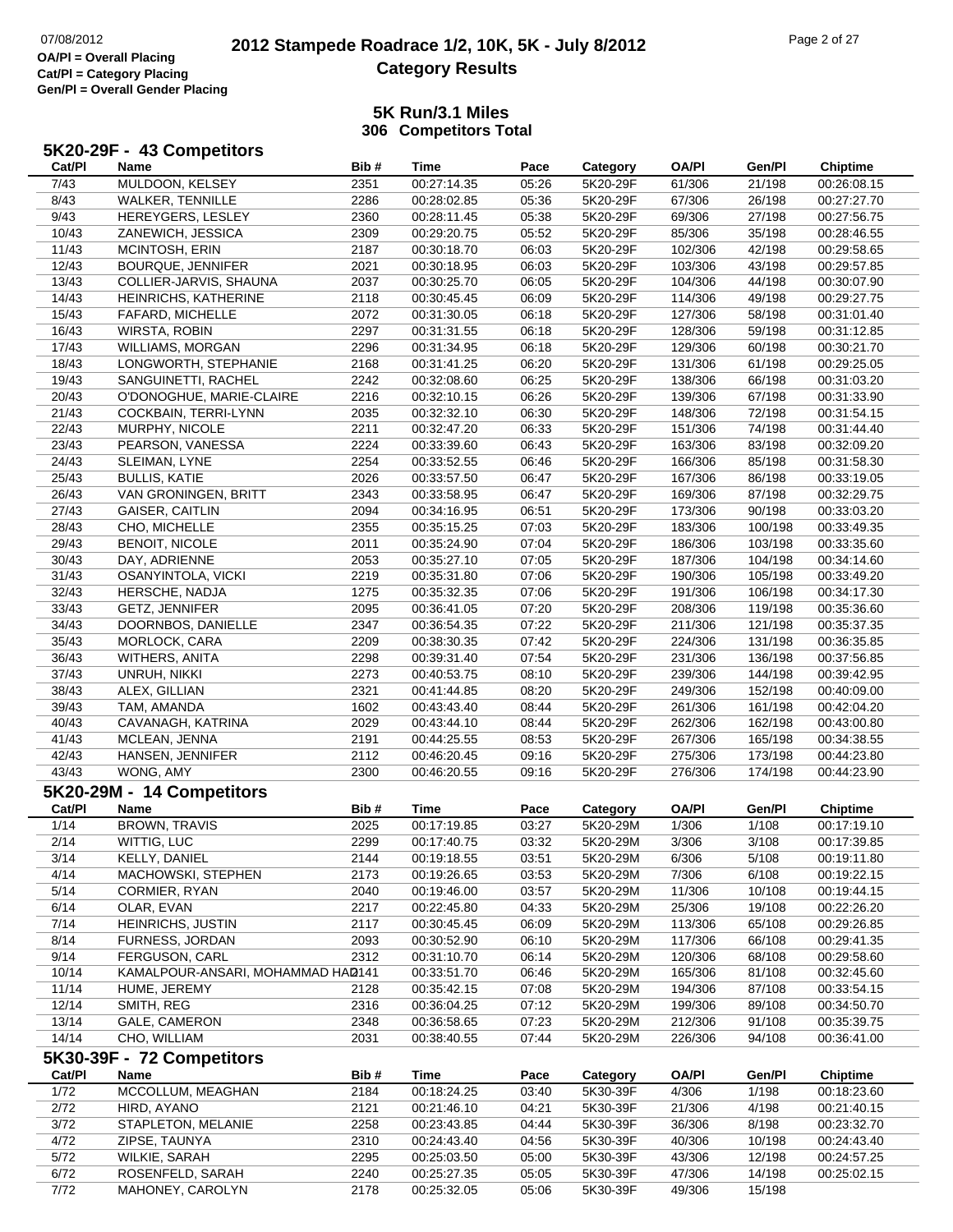## **2012 Stampede Roadrace 1/2, 10K, 5K - July 8/2012** 07/08/2012 Page 3 of 27 **Category Results**

### **5K Run/3.1 Miles306 Competitors Total**

# **5K30-39F - 72 Competitors Cat/Pl**

| Cat/PI | Name                      | Bib# | <b>Time</b> | Pace  | Category | <b>OA/PI</b> | Gen/Pl  | <b>Chiptime</b> |
|--------|---------------------------|------|-------------|-------|----------|--------------|---------|-----------------|
|        |                           |      |             |       |          |              |         | 00:24:55.00     |
| 8/72   | DIPIANO, JANENE           | 2060 | 00:27:54.60 | 05:34 | 5K30-39F | 65/306       | 24/198  | 00:27:36.30     |
| 9/72   | DELISLE, TINA             | 2058 | 00:27:54.90 | 05:34 | 5K30-39F | 66/306       | 25/198  | 00:27:36.35     |
| 10/72  | <b>BALIC, SANDRA</b>      | 2005 | 00:28:16.85 | 05:39 | 5K30-39F | 72/306       | 29/198  | 00:27:48.75     |
| 11/72  | MARE, RULENE              | 2353 | 00:28:20.45 | 05:40 | 5K30-39F | 74/306       | 30/198  | 00:28:14.95     |
| 12/72  | MACDONALD, LORNA          | 2172 | 00:28:39.40 | 05:43 | 5K30-39F | 78/306       | 33/198  | 00:28:33.85     |
| 13/72  | CAPPELLO, LAURA           | 2027 | 00:29:12.80 | 05:50 | 5K30-39F | 82/306       | 34/198  | 00:29:02.30     |
| 14/72  | RICCIARDI, VANESSA        | 2233 | 00:29:57.55 | 05:59 | 5K30-39F | 97/306       | 39/198  | 00:29:33.95     |
| 15/72  | BETHELL, ANNETTE          | 2012 | 00:29:59.85 | 05:59 | 5K30-39F | 99/306       | 40/198  | 00:29:02.70     |
| 16/72  | FORD, MELISSA             | 2086 | 00:30:11.15 | 06:02 | 5K30-39F | 100/306      | 41/198  | 00:29:18.85     |
|        |                           | 2092 |             | 06:10 | 5K30-39F |              |         |                 |
| 17/72  | FURNESS, AMY              |      | 00:30:52.70 |       |          | 116/306      | 51/198  | 00:29:40.35     |
| 18/72  | TAYLOR, SHERRI            | 2265 | 00:30:58.25 | 06:11 | 5K30-39F | 119/306      | 52/198  | 00:30:29.15     |
| 19/72  | JONES, KELLY              | 2138 | 00:31:12.25 | 06:14 | 5K30-39F | 121/306      | 53/198  | 00:30:32.65     |
| 20/72  | FABBRI, ROBERTA           | 2071 | 00:31:25.85 | 06:17 | 5K30-39F | 124/306      | 55/198  | 00:30:13.85     |
| 21/72  | MACLELLAN, STEPHANIE      | 2176 | 00:31:26.10 | 06:17 | 5K30-39F | 125/306      | 56/198  | 00:30:45.70     |
| 22/72  | BEEHARRY, NEENA           | 2008 | 00:31:56.25 | 06:23 | 5K30-39F | 136/306      | 64/198  | 00:31:17.85     |
| 23/72  | PONGO, CARMEN             | 2227 | 00:32:17.10 | 06:27 | 5K30-39F | 141/306      | 69/198  | 00:31:01.75     |
| 24/72  | <b>MACKAN, KRISTINA</b>   | 2174 | 00:32:47.25 | 06:33 | 5K30-39F | 152/306      | 75/198  | 00:31:45.60     |
| 25/72  | RINGROSE, ALYSSA          | 2236 | 00:33:44.75 | 06:44 | 5K30-39F | 164/306      | 84/198  | 00:32:55.30     |
| 26/72  | CHARRETT, CINDY           | 2030 | 00:34:04.35 | 06:48 | 5K30-39F | 170/306      | 88/198  | 00:33:25.30     |
| 27/72  | JOHANSEN, HEATHER         | 2136 | 00:34:21.85 | 06:52 | 5K30-39F | 174/306      | 91/198  | 00:33:14.45     |
| 28/72  | GOLDBERG, AMY             | 2102 | 00:34:54.10 | 06:58 | 5K30-39F | 176/306      | 93/198  | 00:34:08.20     |
| 29/72  | COULTER, ANDRA            | 2041 | 00:35:08.65 | 07:01 | 5K30-39F | 180/306      | 97/198  | 00:33:52.50     |
| 30/72  | <b>VERCUIEL, PATRICIA</b> | 2280 | 00:35:10.00 | 07:02 | 5K30-39F | 181/306      | 98/198  | 00:34:26.55     |
| 31/72  | CARD, CHRISTINE           | 2028 | 00:35:13.80 | 07:02 | 5K30-39F | 182/306      | 99/198  | 00:33:26.45     |
| 32/72  | VILLANUEVA, ANNE          | 2334 | 00:35:16.25 | 07:03 | 5K30-39F | 184/306      | 101/198 | 00:34:43.35     |
| 33/72  | SHARIF, AMANDA            | 2252 | 00:35:23.00 | 07:04 | 5K30-39F | 185/306      | 102/198 | 00:33:33.50     |
| 34/72  | SEE, DANI                 | 2251 | 00:35:43.00 | 07:08 | 5K30-39F | 196/306      | 108/198 | 00:33:55.10     |
| 35/72  | YOUNGBERG, KAREN          | 2305 | 00:35:54.70 | 07:10 | 5K30-39F | 197/306      | 109/198 | 00:35:33.50     |
| 36/72  | JANSSEN, MELANIE          | 2134 | 00:36:00.60 | 07:12 | 5K30-39F | 198/306      | 110/198 | 00:35:42.90     |
|        |                           | 2324 |             | 07:19 | 5K30-39F | 202/306      | 113/198 | 00:34:46.15     |
| 37/72  | MULDER, TRISH             |      | 00:36:35.00 |       |          |              |         |                 |
| 38/72  | GIBSON, COLLETTE          | 2341 | 00:36:37.30 | 07:19 | 5K30-39F | 203/306      | 114/198 | 00:34:55.30     |
| 39/72  | VOREL, NICHOLE            | 2340 | 00:36:37.65 | 07:19 | 5K30-39F | 204/306      | 115/198 | 00:34:55.40     |
| 40/72  | CZUCZMAN, JEANNIE         | 2338 | 00:36:38.35 | 07:19 | 5K30-39F | 206/306      | 117/198 | 00:34:56.25     |
| 41/72  | MORIN, ANIK               | 2208 | 00:36:41.00 | 07:20 | 5K30-39F | 207/306      | 118/198 | 00:35:32.90     |
| 42/72  | <b>SCREPNEK, NICOLE</b>   | 2250 | 00:37:18.65 | 07:27 | 5K30-39F | 213/306      | 122/198 | 00:36:17.50     |
| 43/72  | REIMER, KARA              | 2232 | 00:37:20.10 | 07:28 | 5K30-39F | 214/306      | 123/198 | 00:35:19.55     |
| 44/72  | ALDIE, TARA               | 2000 | 00:37:49.80 | 07:33 | 5K30-39F | 219/306      | 126/198 | 00:36:32.20     |
| 45/72  | GEE, RISHMA               | 2358 | 00:37:51.45 | 07:34 | 5K30-39F | 220/306      | 127/198 | 00:35:52.20     |
| 46/72  | TALDORF, KRISTA           | 2263 | 00:38:21.45 | 07:40 | 5K30-39F | 222/306      | 129/198 | 00:37:30.70     |
| 47/72  | VALLIERES, LINA           | 2275 | 00:38:52.05 | 07:46 | 5K30-39F | 228/306      | 133/198 | 00:37:07.05     |
| 48/72  | NADEAU, MELISSA           | 2212 | 00:39:18.25 | 07:51 | 5K30-39F | 229/306      | 134/198 | 00:37:59.55     |
| 49/72  | FRIZZELL, CARIE           | 2091 | 00:39:18.35 | 07:51 | 5K30-39F | 230/306      | 135/198 | 00:37:58.90     |
| 50/72  | MACLACHLAN, KYLA          | 2175 | 00:39:47.75 | 07:57 | 5K30-39F | 232/306      | 137/198 | 00:38:03.95     |
| 51/72  | DE PAOLI, CINDY           | 2055 | 00:40:13.05 | 08:02 | 5K30-39F | 236/306      | 141/198 | 00:38:12.80     |
| 52/72  | HENRY, MARLENE            | 2179 | 00:40:21.55 | 08:04 | 5K30-39F | 237/306      | 142/198 | 00:39:54.05     |
| 53/72  | LEPPS, KYLA               | 2164 | 00:40:37.55 | 08:07 | 5K30-39F | 238/306      | 143/198 | 00:38:35.75     |
| 54/72  | CRAMER, DAYLE             | 2042 | 00:41:21.85 | 08:16 | 5K30-39F | 243/306      | 148/198 | 00:39:47.90     |
| 55/72  | <b>BLADES, KELLY</b>      | 2015 | 00:41:21.95 | 08:16 | 5K30-39F | 244/306      | 149/198 | 00:39:48.65     |
| 56/72  | BEVERIDGE, JILLIAN        | 2013 | 00:41:22.70 | 08:16 | 5K30-39F | 245/306      | 150/198 | 00:39:48.70     |
| 57/72  | CHIN-LENN, LAURA          | 2329 | 00:42:04.95 | 08:24 | 5K30-39F | 253/306      | 154/198 | 00:40:28.55     |
| 58/72  | <b>KRYGIER, NICKI</b>     | 2156 | 00:42:20.00 | 08:28 | 5K30-39F |              | 157/198 | 00:40:43.50     |
|        |                           |      |             |       |          | 257/306      |         |                 |
| 59/72  | MCRAE, KATHRYN            | 1428 | 00:42:40.20 | 08:32 | 5K30-39F | 258/306      | 158/198 | 00:41:55.45     |
| 60/72  | GIROUX, KATHERINE         | 1227 | 00:42:46.60 | 08:33 | 5K30-39F | 259/306      | 159/198 | 00:41:11.60     |
| 61/72  | BAUER, TERESA             | 2006 | 00:42:47.95 | 08:33 | 5K30-39F | 260/306      | 160/198 | 00:42:02.75     |
| 62/72  | RIMNEY, BRANDY            | 2235 | 00:44:19.75 | 08:51 | 5K30-39F | 266/306      | 164/198 | 00:42:22.65     |
| 63/72  | OMAN, TRACY               | 2218 | 00:45:17.30 | 09:03 | 5K30-39F | 269/306      | 167/198 | 00:43:48.95     |
| 64/72  | THIESSEN, JOSILYNN        | 2268 | 00:45:22.50 | 09:04 | 5K30-39F | 270/306      | 168/198 | 00:43:22.90     |
| 65/72  | DAVISON, BRANDI           | 2052 | 00:45:22.60 | 09:04 | 5K30-39F | 271/306      | 169/198 | 00:43:23.75     |
| 66/72  | THIESSEN, AMANDA          | 2267 | 00:45:26.75 | 09:05 | 5K30-39F | 272/306      | 170/198 | 00:43:27.35     |
| 67/72  | ROBERTS, AMANDA           | 2365 | 00:45:55.95 | 09:11 | 5K30-39F | 273/306      | 171/198 | 00:44:02.30     |
| 68/72  | RISDON, KELIE             | 2237 | 00:45:56.55 | 09:11 | 5K30-39F | 274/306      | 172/198 | 00:44:02.75     |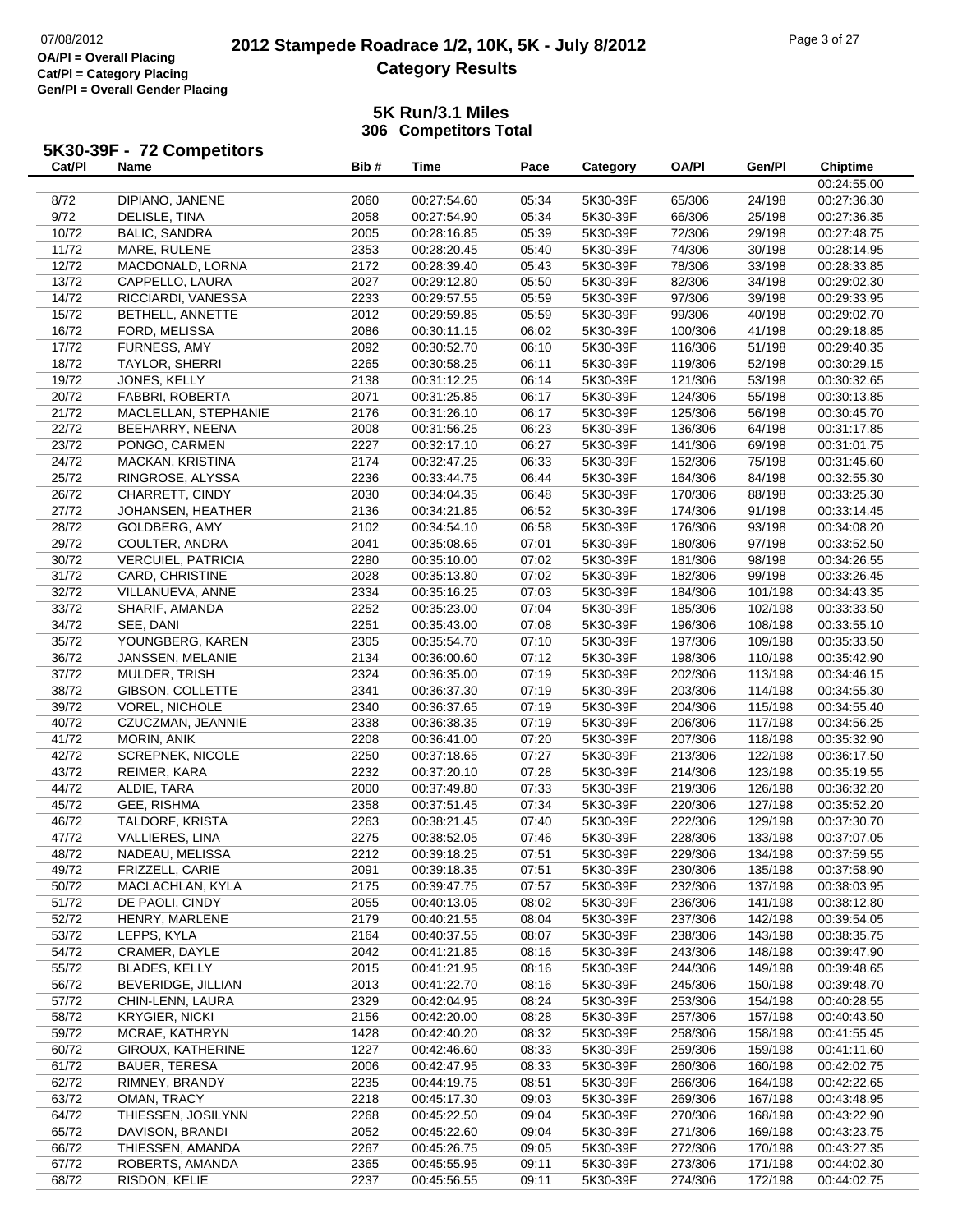# **2012 Stampede Roadrace 1/2, 10K, 5K - July 8/2012** 07/08/2012 Page 4 of 27 **Category Results**

|                | 5K30-39F - 72 Competitors          |              |                            |                |                      |                    |                    |                            |
|----------------|------------------------------------|--------------|----------------------------|----------------|----------------------|--------------------|--------------------|----------------------------|
| Cat/PI         | <b>Name</b>                        | Bib#         | <b>Time</b>                | Pace           | Category             | <b>OA/PI</b>       | Gen/Pl             | <b>Chiptime</b>            |
| 69/72          | ANDERSON, SYNTHIA                  | 2002         | 00:46:29.95                | 09:17          | 5K30-39F             | 279/306            | 177/198            | 00:44:53.80                |
| 70/72          | CHRISTENSEN, RUBY                  | 2032         | 00:52:41.90                | 10:32          | 5K30-39F             | 289/306            | 186/198            | 00:50:35.70                |
| 71/72          | DZIOWGO, AMIE                      | 2068         | 00:54:53.40                | 10:58          | 5K30-39F             | 294/306            | 190/198            | 00:53:01.20                |
| 72/72          | TWA, LISA                          | 2272         | 00:55:49.45                | 11:09          | 5K30-39F             | 299/306            | 194/198            | 00:54:24.15                |
|                | 5K30-39M - 23 Competitors          |              |                            |                |                      |                    |                    |                            |
| Cat/PI         | <b>Name</b>                        | Bib#         | Time                       | Pace           | Category             | <b>OA/PI</b>       | Gen/Pl             | <b>Chiptime</b>            |
| $\frac{1}{23}$ | <b>WANG, NICOLAS</b>               | 2288         | 00:18:37.30                | 03:43          | 5K30-39M             | 5/306              | 4/108              | 00:18:35.50                |
| 2/23           | HAYES, JASON                       | 2115         | 00:19:30.20                | 03:54          | 5K30-39M             | 8/306              | 7/108              | 00:19:25.05                |
| 3/23           | FAJARDO, DAVE                      | 2073         | 00:19:41.85                | 03:56          | 5K30-39M             | 10/306             | 9/108              | 00:19:33.70                |
|                |                                    |              |                            |                |                      |                    |                    |                            |
| 4/23           | MITCHELMORE, PETER                 | 2204<br>2090 | 00:19:47.15                | 03:57          | 5K30-39M             | 12/306             | 11/108             | 00:19:46.70                |
| 5/23           | FOX, JAMI<br>TURNBULL, BLAKE       |              | 00:23:06.25                | 04:37          | 5K30-39M             | 28/306             | 21/108             | 00:22:40.40                |
| 6/23<br>7/23   | THEVENIN, FLORENT                  | 2270<br>2266 | 00:25:15.05<br>00:25:25.15 | 05:03<br>05:05 | 5K30-39M<br>5K30-39M | 44/306<br>46/306   | 32/108<br>33/108   | 00:24:15.35<br>00:24:28.95 |
|                |                                    |              |                            |                |                      |                    |                    |                            |
| 8/23<br>9/23   | ANABO, MAX                         | 2001<br>2354 | 00:28:06.50<br>00:28:16.70 | 05:37          | 5K30-39M             | 68/306             | 42/108             | 00:26:44.60                |
| 10/23          | MARE, DANIEL                       |              |                            | 05:39          | 5K30-39M             | 71/306             | 43/108             | 00:28:11.95                |
|                | FONG, JOHNSON                      | 2083         | 00:29:03.30                | 05:48          | 5K30-39M             | 81/306             | 48/108             | 00:28:24.35                |
| 11/23<br>12/23 | <b>CHALMERS, TYLER</b>             | 2363         | 00:29:13.00                | 05:50          | 5K30-39M             | 83/306             | 49/108             | 00:29:03.50<br>00:27:57.00 |
| 13/23          | COHEN, ROBERT                      | 2036         | 00:29:34.20                | 05:54          | 5K30-39M             | 88/306             | 53/108             |                            |
| 14/23          | JOHANSEN, GREG<br>HARTLEY, MICHAEL | 2135         | 00:29:50.35                | 05:58          | 5K30-39M             | 95/306             | 57/108             | 00:28:42.75                |
|                |                                    | 2114         | 00:29:57.65                | 05:59          | 5K30-39M             | 98/306             | 59/108             | 00:28:12.10                |
| 15/23          | FRY, JAMIE                         | 2333         | 00:30:35.85<br>00:30:44.85 | 06:07          | 5K30-39M             | 110/306            | 62/108             | 00:30:02.65<br>00:29:43.95 |
| 16/23<br>17/23 | MASCARIN, ROB                      | 2345<br>2143 |                            | 06:08          | 5K30-39M             | 112/306            | 64/108             |                            |
| 18/23          | KAZMI, MUSTAPHA                    |              | 00:31:17.05                | 06:15          | 5K30-39M             | 122/306            | 69/108             | 00:29:23.05<br>00:31:00.30 |
|                | NICKERSON, JON                     | 2215         | 00:32:35.60                | 06:31          | 5K30-39M             | 149/306            | 77/108             |                            |
| 19/23          | MCMILLAN, THOMAS                   | 2193         | 00:35:27.10                | 07:05          | 5K30-39M             | 188/306            | 84/108             | 00:34:15.25                |
| 20/23          | CRAMER, SCOTT                      | 2043         | 00:41:23.05                | 08:16          | 5K30-39M             | 246/306            | 96/108             | 00:39:49.50                |
| 21/23          | <b>BISHOP, ANDREW</b>              | 2014         | 00:41:48.05                | 08:21          | 5K30-39M             | 250/306            | 98/108             | 00:41:13.95                |
| 22/23<br>23/23 | YOSHIMURA, WESTON                  | 2304         | 00:41:55.60                | 08:23          | 5K30-39M             | 252/306            | 99/108<br>105/108  | 00:40:04.20                |
|                | DZIOWGO, CORY                      | 2069         | 00:54:54.20                | 10:58          | 5K30-39M             | 295/306            |                    | 00:53:01.30                |
|                | 5K40-49F - 35 Competitors          |              |                            |                |                      |                    |                    |                            |
|                |                                    |              |                            |                |                      |                    |                    |                            |
| Cat/PI         | <b>Name</b>                        | Bib#         | <b>Time</b>                | Pace           | Category             | <b>OA/PI</b>       | Gen/Pl             | <b>Chiptime</b>            |
| 1/35           | OLDRIDGE, LISA                     | 2318         | 00:22:46.20                | 04:33          | 5K40-49F             | 26/306             | 7/198              | 00:22:29.65                |
| 2/35           | BELL, PAM                          | 2009         | 00:27:32.00                | 05:30          | 5K40-49F             | 63/306             | 22/198             | 00:26:54.35                |
| 3/35           | LAUF, KARIN                        | 2162         | 00:27:48.75                | 05:33          | 5K40-49F             | 64/306             | 23/198             | 00:26:45.30                |
| 4/35           | FLANAGAN, JOCELYN                  | 2082         | 00:28:14.15                | 05:38          | 5K40-49F             | 70/306             | 28/198             | 00:27:57.10                |
| 5/35           | <b>BOULTER, LEAH</b>               | 2020         | 00:28:37.00                | 05:43          | 5K40-49F             | 77/306             | 32/198             | 00:28:13.65                |
| 6/35           | SAVOIE, CATHY                      | 2244         | 00:30:48.95                | 06:09          | 5K40-49F             | 115/306            | 50/198             | 00:29:52.50                |
| 7/35           | KURRANT, CJ                        | 2157         | 00:31:25.35                | 06:17          | 5K40-49F             | 123/306            | 54/198             | 00:30:28.60                |
| 8/35           | PILI. NINI                         | 2226         | 00:31:55.05                | 06:23          | 5K40-49F             | 135/306            | 63/198             | 00:30:16.75                |
| 9/35           | TALDORF, SYLVIA                    | 2264         | 00:31:58.40                | 06:23          | 5K40-49F             | 137/306            | 65/198             | 00:31:06.85                |
| 10/35          | DAFOE, SHERI                       | 2046         | 00:32:27.95                | 06:29          | 5K40-49F             | 145/306            | 70/198             | 00:31:50.35                |
| 11/35          | MILLICH, KATHY                     | 2202         | 00:32:52.80                | 06:34          | 5K40-49F             | 155/306            | 77/198             | 00:32:07.20                |
| 12/35          | DALTON, TAMMY                      | 2049         | 00:32:54.20                | 06:34          | 5K40-49F             | 156/306            | 78/198             | 00:32:07.75                |
| 13/35          | KERN, BRENDA                       | 2146         | 00:33:13.45                | 06:38          | 5K40-49F             | 160/306            | 80/198             | 00:32:14.95                |
| 14/35          | TAKENAGA, MAYRA                    | 2357         | 00:33:25.10                | 06:41          | 5K40-49F             | 161/306            | 81/198             | 00:32:18.30                |
| 15/35          | <b>GUREVITCH, CHERYL</b>           | 2107         | 00:34:13.55                | 06:50          | 5K40-49F             | 172/306            | 89/198             | 00:33:05.95                |
| 16/35          | TURNER, SHEILA                     | 2337         | 00:35:02.15                | 07:00          | 5K40-49F             | 178/306            | 95/198             | 00:33:36.25                |
| 17/35          | OWEN-WHITE, JB                     | 2332         | 00:35:38.85                | 07:07          | 5K40-49F             | 192/306            | 107/198            | 00:34:39.05                |
| 18/35          | <b>WELLS, KAREN</b>                | 2291         | 00:36:38.05                | 07:19          | 5K40-49F             | 205/306            | 116/198            | 00:35:01.05                |
| 19/35          | LUHOWY, PAMELA                     | 2356         | 00:37:42.80                | 07:32          | 5K40-49F             | 218/306            | 125/198            | 00:35:44.45                |
| 20/35          | HOUGH, AMBER                       | 2125         | 00:38:18.05                | 07:39          | 5K40-49F             | 221/306            | 128/198            | 00:36:50.40                |
| 21/35          | GIN, SOPHIA                        | 2099         | 00:38:25.80                | 07:41          | 5K40-49F             | 223/306            | 130/198            | 00:36:54.55                |
| 22/35          | <b>GRIEBEL, CLAUDIA</b>            | 2105         | 00:39:50.20                | 07:58          | 5K40-49F             | 233/306            | 138/198            | 00:38:15.60                |
| 23/35          | HEATHERINGTON, CATHY               | 2116         | 00:40:00.55                | 08:00          | 5K40-49F             | 235/306            | 140/198            | 00:39:23.35                |
| 24/35          | HOLMES, KIM                        | 2122         | 00:41:14.15                | 08:14          | 5K40-49F             | 242/306            | 147/198            | 00:39:34.20                |
| 25/35          | <b>BROST, MAUREEN</b>              | 2346         | 00:41:29.90                | 08:17          | 5K40-49F             | 247/306            | 151/198            | 00:39:42.80                |
| 26/35          | JAMES, DEBRA                       | 2133         | 00:41:55.55                | 08:23          | 5K40-49F             | 251/306            | 153/198            | 00:40:04.85                |
| 27/35          | <b>GRAVES, TRACY</b>               | 2104         | 00:42:10.75                | 08:26          | 5K40-49F             | 255/306            | 156/198            | 00:40:44.45                |
| 28/35          | JUDGE, TRACEY                      | 2139         | 00:46:25.70                | 09:17          | 5K40-49F             | 277/306            | 175/198            | 00:45:39.35                |
| 29/35          | LASSALINE, JILL                    | 2161         | 00:46:25.90                | 09:17          | 5K40-49F             | 278/306            | 176/198            | 00:46:01.20                |
| 30/35<br>31/35 | SCHROEDER, DALE<br>TUFTS, GILLIAN  | 2248<br>2319 | 00:46:39.65<br>00:49:38.55 | 09:19<br>09:55 | 5K40-49F<br>5K40-49F | 281/306<br>284/306 | 179/198<br>182/198 | 00:45:12.80                |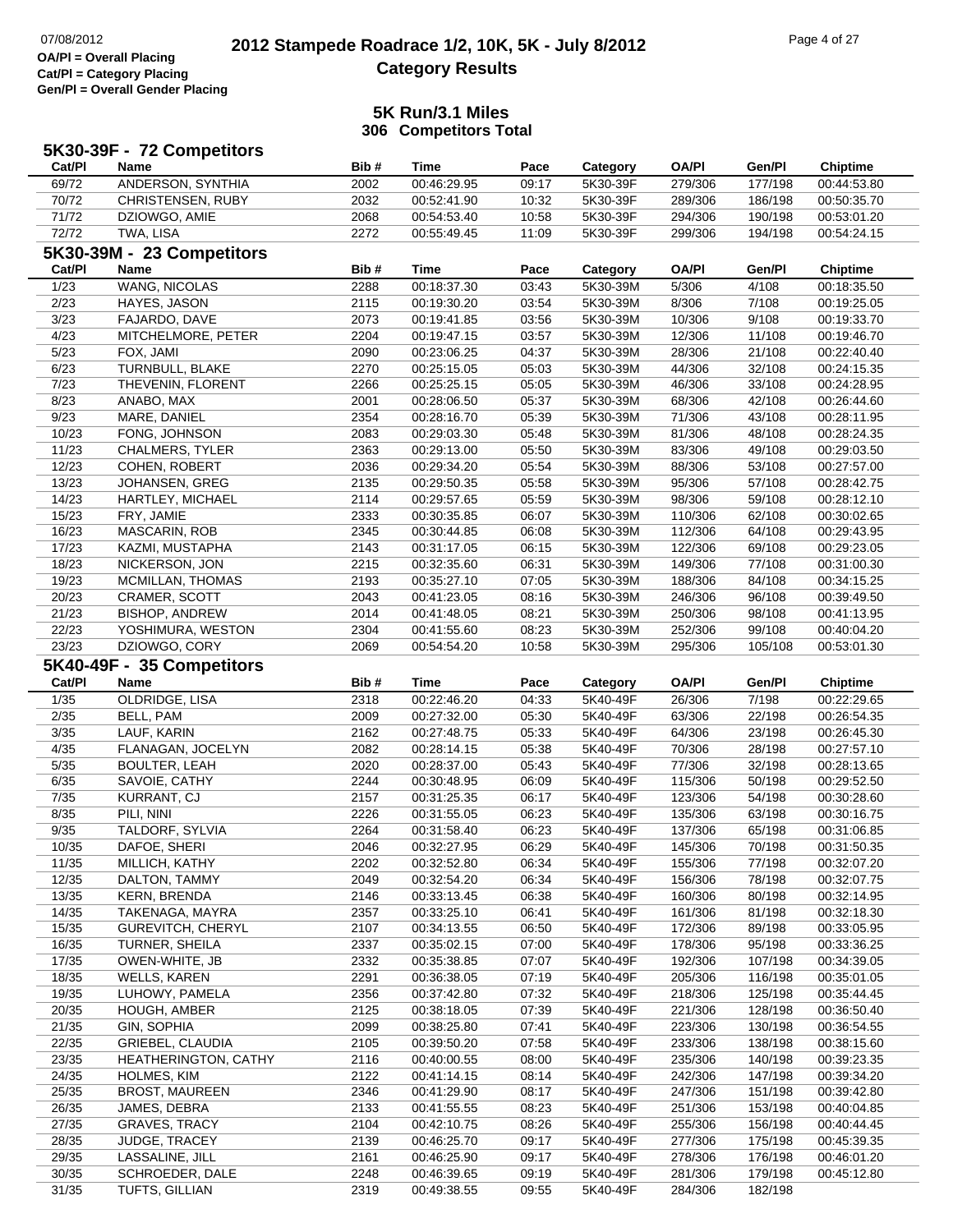|                | 5K40-49F - 35 Competitors |      |             |       |          |              |                  |                 |
|----------------|---------------------------|------|-------------|-------|----------|--------------|------------------|-----------------|
| Cat/PI         | Name                      | Bib# | <b>Time</b> | Pace  | Category | <b>OA/PI</b> | Gen/Pl           | <b>Chiptime</b> |
|                |                           |      |             |       |          |              |                  | 00:47:41.45     |
| 32/35          | <b>BOLGER, ERIN</b>       | 2018 | 00:50:08.90 | 10:01 | 5K40-49F | 287/306      | 185/198          | 00:48:13.75     |
| 33/35          | HOPKINS, NEVENA           | 2124 | 00:52:44.45 | 10:32 | 5K40-49F | 290/306      | 187/198          | 00:50:31.95     |
| 34/35          | O'BRIEN, LEANN            | 2163 | 00:54:56.80 | 10:59 | 5K40-49F | 296/306      | 191/198          | 00:53:04.00     |
| 35/35          | DOR, PASCALE              | 2061 | 01:01:42.65 | 12:20 | 5K40-49F | 303/306      | 197/198          | 01:01:31.75     |
|                | 5K40-49M - 26 Competitors |      |             |       |          |              |                  |                 |
| Cat/PI         | Name                      | Bib# | Time        | Pace  | Category | <b>OA/PI</b> | Gen/Pl           | <b>Chiptime</b> |
| 1/26           | <b>GUREVITCH, JASON</b>   | 2110 | 00:19:36.50 | 03:55 | 5K40-49M | 9/306        | 8/108            | 00:19:33.85     |
| 2/26           | WALL, SHELDON             | 2287 | 00:20:55.20 | 04:11 | 5K40-49M | 17/306       | 15/108           | 00:20:48.55     |
| 3/26           | SAVOIE, JOHN              | 2245 | 00:20:58.25 | 04:11 | 5K40-49M | 18/306       | 16/108           | 00:20:54.05     |
| 4/26           |                           |      | 00:21:04.35 |       | 5K40-49M | 19/306       |                  |                 |
|                | MOORE, ADRIAN             | 2206 |             | 04:12 |          |              | 17/108           | 00:20:58.55     |
| 5/26           | MILLICH, CHRIS            | 2201 | 00:23:04.00 | 04:36 | 5K40-49M | 27/306       | 20/108           | 00:22:19.25     |
| 6/26           | MERCER, TROY              | 2199 | 00:23:22.00 | 04:40 | 5K40-49M | 32/306       | 25/108           | 00:23:16.20     |
| 7/26           | FILLIP, TODD              | 2080 | 00:23:55.60 | 04:47 | 5K40-49M | 37/306       | 29/108           | 00:23:46.95     |
| 8/26           | DEVOLIN, BARRY            | 2059 | 00:24:52.05 | 04:58 | 5K40-49M | 41/306       | 31/108           | 00:24:48.00     |
| 9/26           | LOUIS, TERRY              | 2170 | 00:26:44.85 | 05:20 | 5K40-49M | 56/306       | 38/108           | 00:26:09.65     |
| 10/26          | <b>GRANT, DANIEL</b>      | 2103 | 00:26:47.75 | 05:21 | 5K40-49M | 57/306       | 39/108           | 00:26:29.05     |
| 11/26          | ROGERS, RODNEY            | 2239 | 00:28:33.40 | 05:42 | 5K40-49M | 76/306       | 45/108           | 00:27:35.30     |
| 12/26          | SIMMONS, DARRIN           | 2323 | 00:28:45.10 | 05:45 | 5K40-49M | 79/306       | 46/108           | 00:27:12.80     |
| 13/26          | DAFOE, JOHN               | 2350 | 00:28:54.50 | 05:46 | 5K40-49M | 80/306       | 47/108           | 00:28:20.95     |
| 14/26          | GUREVITCH, DARRYL         | 2108 | 00:29:33.65 | 05:54 | 5K40-49M | 87/306       | 52/108           | 00:27:56.40     |
| 15/26          | HYNDS, JOHN               | 2129 | 00:29:47.00 | 05:57 | 5K40-49M | 92/306       | 54/108           | 00:28:08.90     |
| 16/26          | WHITE, JAMES              | 2331 | 00:29:48.15 | 05:57 | 5K40-49M | 93/306       | 55/108           | 00:28:48.45     |
| 17/26          | DALTON, JAMES             | 2047 | 00:32:47.55 | 06:33 | 5K40-49M | 154/306      | 78/108           | 00:32:00.15     |
| 18/26          | PYE, TOM                  | 2228 | 00:32:55.65 | 06:35 | 5K40-49M | 157/306      | 79/108           | 00:31:18.00     |
| 19/26          | ERSKINE, GRAEME           | 2070 | 00:33:10.95 | 06:38 | 5K40-49M | 158/306      | 80/108           | 00:31:47.30     |
| 20/26          | REDEKOP, COLIN            | 2231 | 00:35:42.20 | 07:08 | 5K40-49M | 195/306      | 88/108           | 00:34:02.45     |
| 21/26          | DONLEVY, JAY              | 2327 | 00:37:33.45 | 07:30 | 5K40-49M | 216/306      | 93/108           | 00:35:46.15     |
| 22/26          | JONES, JEREMY             | 2137 | 00:38:51.85 | 07:46 | 5K40-49M | 227/306      | 95/108           | 00:37:06.65     |
| 23/26          | MEHRA, TARUN              | 2197 | 00:41:38.15 | 08:19 | 5K40-49M | 248/306      | 97/108           | 00:40:13.55     |
| 24/26          | <b>KRYGIER, CORY</b>      | 2155 | 00:42:19.75 | 08:27 | 5K40-49M | 256/306      | 100/108          | 00:40:43.75     |
| 25/26          | RODGERS, DAVE             | 2238 | 00:43:51.35 | 08:46 | 5K40-49M | 263/306      | 101/108          | 00:41:53.30     |
| 26/26          | JUDGE, VINCE              | 2140 | 00:43:56.90 | 08:47 | 5K40-49M | 265/306      | 102/108          | 00:43:10.75     |
|                | 5K50-59F - 20 Competitors |      |             |       |          |              |                  |                 |
| Cat/PI         | <b>Name</b>               | Bib# | Time        | Pace  | Category | <b>OA/PI</b> | Gen/Pl           | <b>Chiptime</b> |
| 1/20           | <b>DURING, SALLY</b>      | 2065 | 00:25:46.75 | 05:09 | 5K50-59F | 50/306       | 16/198           | 00:25:35.90     |
| 2/20           | RICHARDSON, BARB          | 1532 | 00:26:09.15 | 05:13 | 5K50-59F | 53/306       | 18/198           | 00:25:58.60     |
| 3/20           |                           |      | 00:29:37.50 |       |          |              |                  |                 |
|                | BROWN, SANDY              | 2024 | 00:30:30.00 | 05:55 | 5K50-59F | 90/306       | 37/198<br>46/198 | 00:29:23.10     |
| 4/20           | <b>BOLES, BARBARA</b>     | 1030 |             | 06:06 | 5K50-59F | 107/306      |                  | 00:30:24.10     |
| 5/20           | MURPHY, SUSAN             | 2314 | 00:30:30.45 | 06:06 | 5K50-59F | 108/306      | 47/198           | 00:29:57.15     |
| 6/20           | <b>BOIVIN, SYLVIE</b>     | 2016 | 00:32:12.55 | 06:26 | 5K50-59F | 140/306      | 68/198           | 00:31:35.65     |
| 7/20           | METCALF, LYNN             | 2200 | 00:32:30.45 | 06:30 | 5K50-59F | 147/306      | 71/198           | 00:31:39.25     |
| 8/20           | PEARSON, KAREN            | 2223 | 00:33:39.25 | 06:43 | 5K50-59F | 162/306      | 82/198           | 00:32:08.60     |
| 9/20           | ILNYCKYJ, MARIA           | 2130 | 00:34:45.05 | 06:57 | 5K50-59F | 175/306      | 92/198           | 00:33:14.85     |
| 10/20          | JAKUBOWYCH, BEV           | 2132 | 00:35:02.35 | 07:00 | 5K50-59F | 179/306      | 96/198           | 00:33:36.15     |
| 11/20          | BROWN, JOAN               | 2023 | 00:36:23.35 | 07:16 | 5K50-59F | 200/306      | 111/198          | 00:35:13.40     |
| 12/20          | LAROCHELLE, MARIE         | 2160 | 00:36:47.75 | 07:21 | 5K50-59F | 209/306      | 120/198          | 00:36:04.25     |
| 13/20          | AZPIAZU, MARIA CRISTI     | 2003 | 00:37:37.55 | 07:31 | 5K50-59F | 217/306      | 124/198          | 00:36:32.35     |
| 14/20          | DAVIES, RHEA              | 2050 | 00:40:53.80 | 08:10 | 5K50-59F | 240/306      | 145/198          | 00:39:42.25     |
| 15/20          | HUCK, LISA                | 2127 | 00:42:10.70 | 08:26 | 5K50-59F | 254/306      | 155/198          | 00:40:44.05     |
| 16/20          | FORAN, DIANA              | 2084 | 00:45:17.10 | 09:03 | 5K50-59F | 268/306      | 166/198          | 00:43:48.10     |
| 17/20          | MAFRICA, SYLVIE           | 2177 | 00:46:30.10 | 09:18 | 5K50-59F | 280/306      | 178/198          | 00:44:53.90     |
| 18/20          | VISSER, SANDY             | 2282 | 00:46:39.70 | 09:19 | 5K50-59F | 282/306      | 180/198          | 00:45:12.85     |
| 19/20          | GREENWOOD, LYNN           | 2344 | 00:54:57.35 | 10:59 | 5K50-59F | 297/306      | 192/198          | 00:53:04.25     |
| 20/20          | LIGUORI, ELLEN            | 2165 | 01:03:59.60 | 12:47 | 5K50-59F | 306/306      | 198/198          | 01:01:55.60     |
|                | 5K50-59M - 12 Competitors |      |             |       |          |              |                  |                 |
| Cat/PI         | Name                      | Bib# | <b>Time</b> | Pace  | Category | <b>OA/PI</b> | Gen/Pl           | <b>Chiptime</b> |
| 1/12           | <b>KELLY, STEVE</b>       | 2145 | 00:20:17.30 | 04:03 | 5K50-59M | 13/306       | 12/108           | 00:20:11.45     |
| 2/12           | WHEELER, BARRY            | 2325 | 00:20:33.15 | 04:06 | 5K50-59M | 14/306       | 13/108           | 00:20:29.05     |
| $\frac{3}{12}$ | VAN GRONINGEN, JOHN       | 2277 | 00:20:45.85 | 04:09 | 5K50-59M | 15/306       | 14/108           | 00:20:42.20     |
| 4/12           | DALY, LORNE               | 2339 | 00:22:28.80 | 04:29 | 5K50-59M | 23/306       | 18/108           | 00:22:26.65     |
|                |                           |      |             |       |          |              |                  |                 |